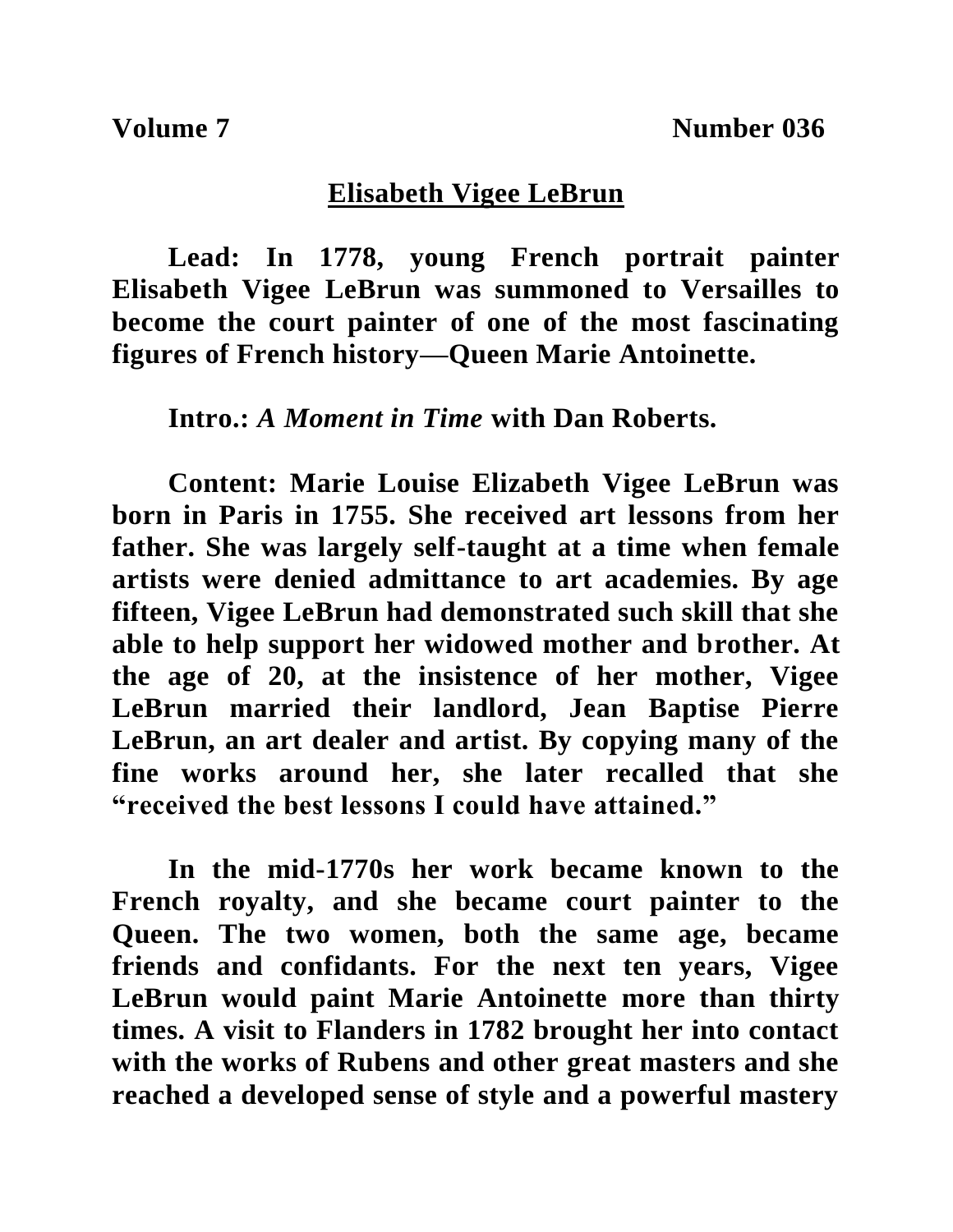**of color. In 1783, after the Queen's intervention. she was inducted into the French Royal Academy, one of the few women so accepted in that era.** 

**After 1789, in the turmoil of the French Revolution, Vigee LeBrun, as a royalist with very close ties to the court, was in almost constant danger. She fled the country traveling to Vienna, Prague, Dresden, London, and St. Petersburg, painting heads of state and other aristocrats. After a twelve-year exile, she returned to Paris, published her memoirs and continued to paint until her death in 1842. There remain two centuries later over 600 elegant and captivating portraits of historical subjects found in art museums throughout the world.**

**Research assistance by Sarah Zika and Ann Johnson, at the University of Richmond, this is Dan Roberts.**